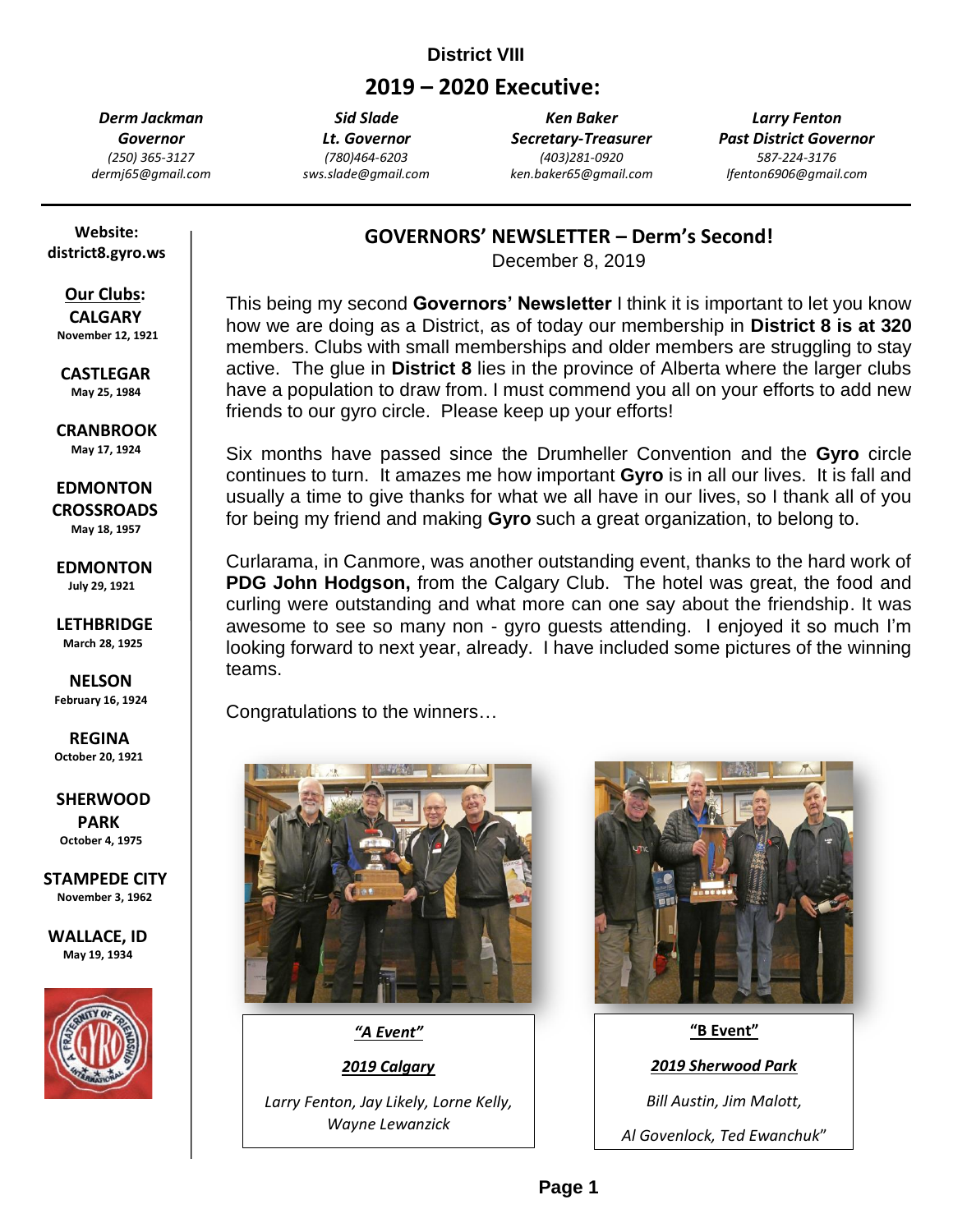

**Countless Gyros have been introduced to Gyro, for the first time, by being invited to Curlarama as guests. Curlarama continues to be an outstanding opportunity for a guest to realize he is amongst a most friendly group whose sole purpose for being there is to relax and have fun. A remark once made by one of our senior Gyros, after a final game, that neatly sums up the "Curlarama Experience" is:** 

# *"IT'S NOT ABOUT THE CURLING".*

**Thanks for your service** to all **Gyros & Gyrettes,** present and past, who have served our countries.



**Page 2**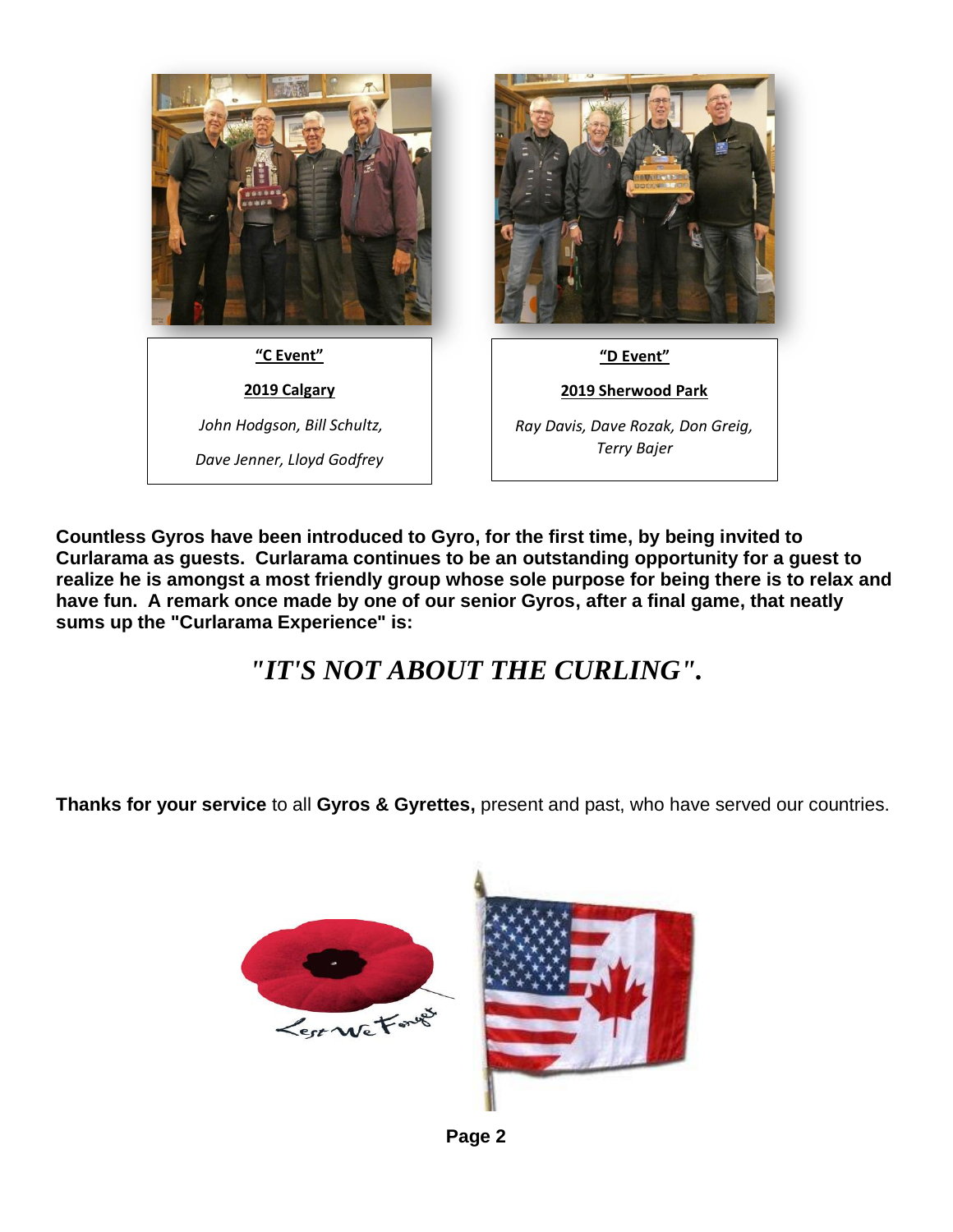

Soon Christmas will be here, and it will be a time to get together with our friends and families and keep that circle of friendship and love we share outside of Gyro moving. On behalf of **Lillian** and myself, we would like to wish all our **Gyro & Gyrette** friends and their families, a **Safe**, **Joyous Christmas,** and good health in the **New Year**, to come. We look forward to your company, at the **Medicine Hat Convention**, in May.

#### **International Technology Committee:**

In a thorough review of the database to ensure everything was being properly accounted for, the Tech Committee identified content that was being hosted in the database that would better be suited for the district and international website due to its non-sensitive nature. By hosting this content outside of the database, it allows all Gyros to access and share it easily without a username and password. This includes the History Info section, the Other Links section, and the Calendar sections.

In exploring where content would be moved, and how it would best look, the Tech Committee identified the new design for Gyro websites (originally planned for after the database migration) to be closely tied to this and a decision was made to setup and test the new design for the History Info section and Calendar sections. Testing this will allow the committee to most efficiently help Club Webmasters take ownership of content.

To work towards a smooth transition of content, a joint meeting between the Tech Committee and Club Webmasters was held to explain the plan in more detail. Additionally, members of the Tech Committee have been in contact with the Club Webmasters throughout the process.

On October 15, the website hosting for all Gyro International hosted sites was moved to a new platform that will allow us to have additional space, faster loading times, and enhanced security.

Additionally, following great feedback from members on how e-mails are sent/would ideally be sent from the database, integration with the "SendGrid" email system is being tested to ensure a proper fit.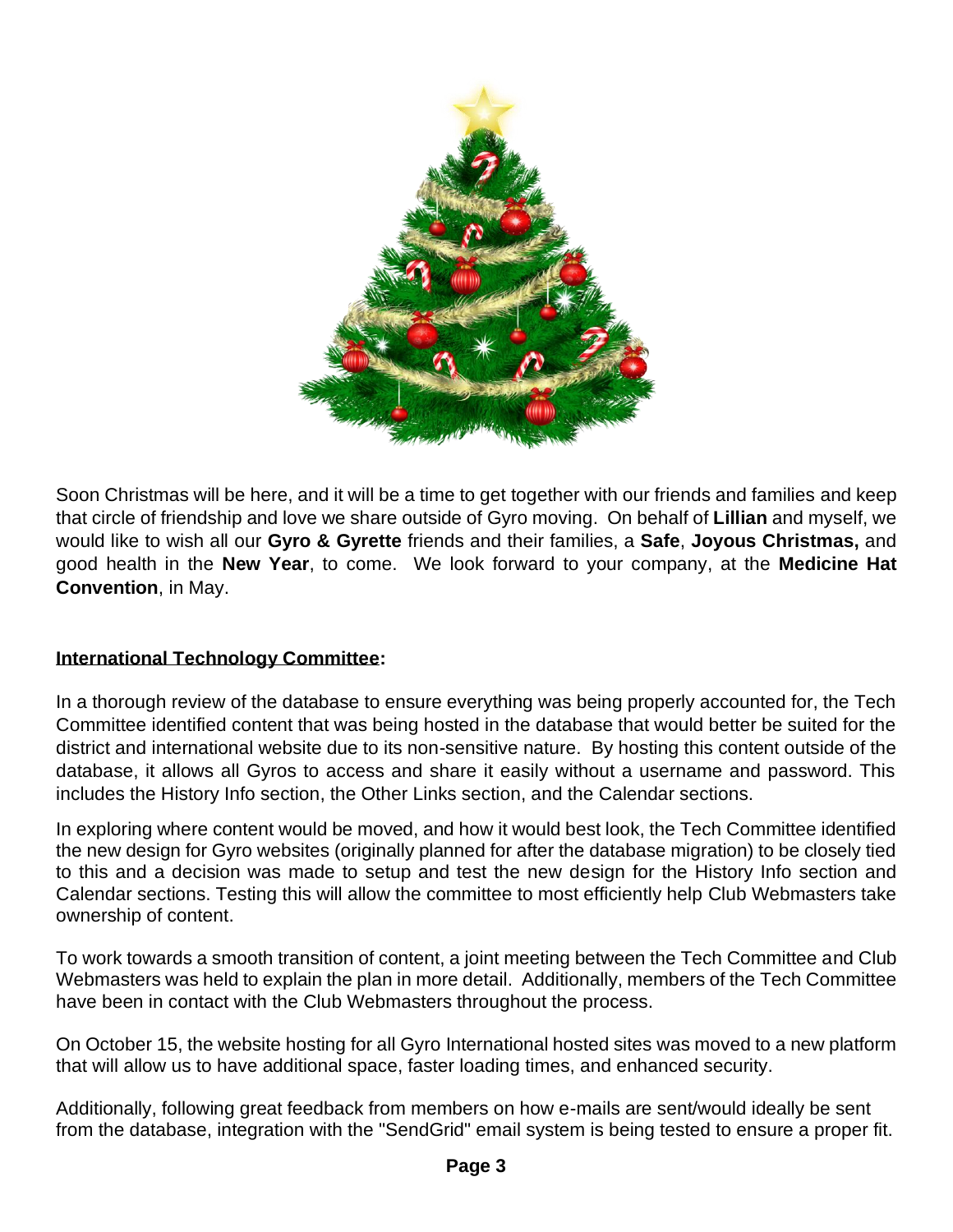While the extra time completing these tasks will inevitably push the launch date of the new database further into 2020, the committee is continuing to work hard towards our goals and the many volunteer hours of its members is greatly appreciated.

#### **International Membership Committee:**

**IPIP Matt Johnson** is chairing a **Membership Committee** and the current make-up of the committee consists of **Dan Bliss, Derm Jackman, Harold Bernard, Don Patterson,** and **Roger Lindley**. The committee will look at ways and ideas to increase membership & the potential to increase membership.

#### **Club Visitations:**

In September, **Lillian** & I attended the **Stampede City & Calgary Club Installation** and were hosted by **District Secretary/Treasurer Ken Baker** & his wife **Ann**. The **Stampede City** Installation was held at the **Carriage House** and included an outstanding brunch. I installed **Brad Hinds** as the new **Club President**. A slide show of remembrance was put on to remember **Gyro Bob Rowan**. **PIP/PDG Ian Grieg** presented **Gyro Ted Gaffney** with his **50year pin and plaque**. Much **Gyro** friendship was shared. Thank you, **Stampede City**, for your hospitality.

Later in the week we were hosted by **PDG John Hodgson** & **Laura** for a great meal and an evening of Gyro friendship and hospitality. Thanks John & Laura for your hospitality.

We were also hosted to a **Meet and Greet** at **Dave & Dian Jenner's** home where there was much Gyro hospitality; thanks **Dave & Dian** for your hospitality.

We had a **Meet and Greet** at **District Secretary/Treasurer Ken Baker's** home before the **Calgary Club Installation** which took place at the **Hotel Blackfoot**. I met with the incoming executive and we had a very informative discussion about **Gyro** and where it is heading and how we can try to make it better & attract new members. I installed **Ken Baker** as the new **Club President and** two new members**: Larry Doupe & Sharron** and **Dave Tisdale & Alaine**. Welcome **Larry & Sharron, Dave & Alaine**. I also presented a **25 Year Pin** to **Bill Schultz** and **Garry Davies**. There were also some **10 and 15 Year Tags** presented. The evening was capped off with some great entertainment from **Paul Isaak** a very dynamic juggler, from Calgary. An outstanding event & hospitality. Thank you to all of you for making us feel so welcome.

We also attended the **Cranbrook Club** Installation, in October, where I installed **Dr. Glen McIver** as the new **Club President;** and their new executive for the coming year. We had a very enjoyable evening of hospitality and Gyro friendship. Thanks Cranbrook.

#### **Past District Governors:**

Reminder to all **PDG's** if there is anything you want to add to the agenda for the PDG's meeting in **Medicine Hat** to please email or contact **IPDG Larry Fenton** at **lfenton6906@gmail.com**